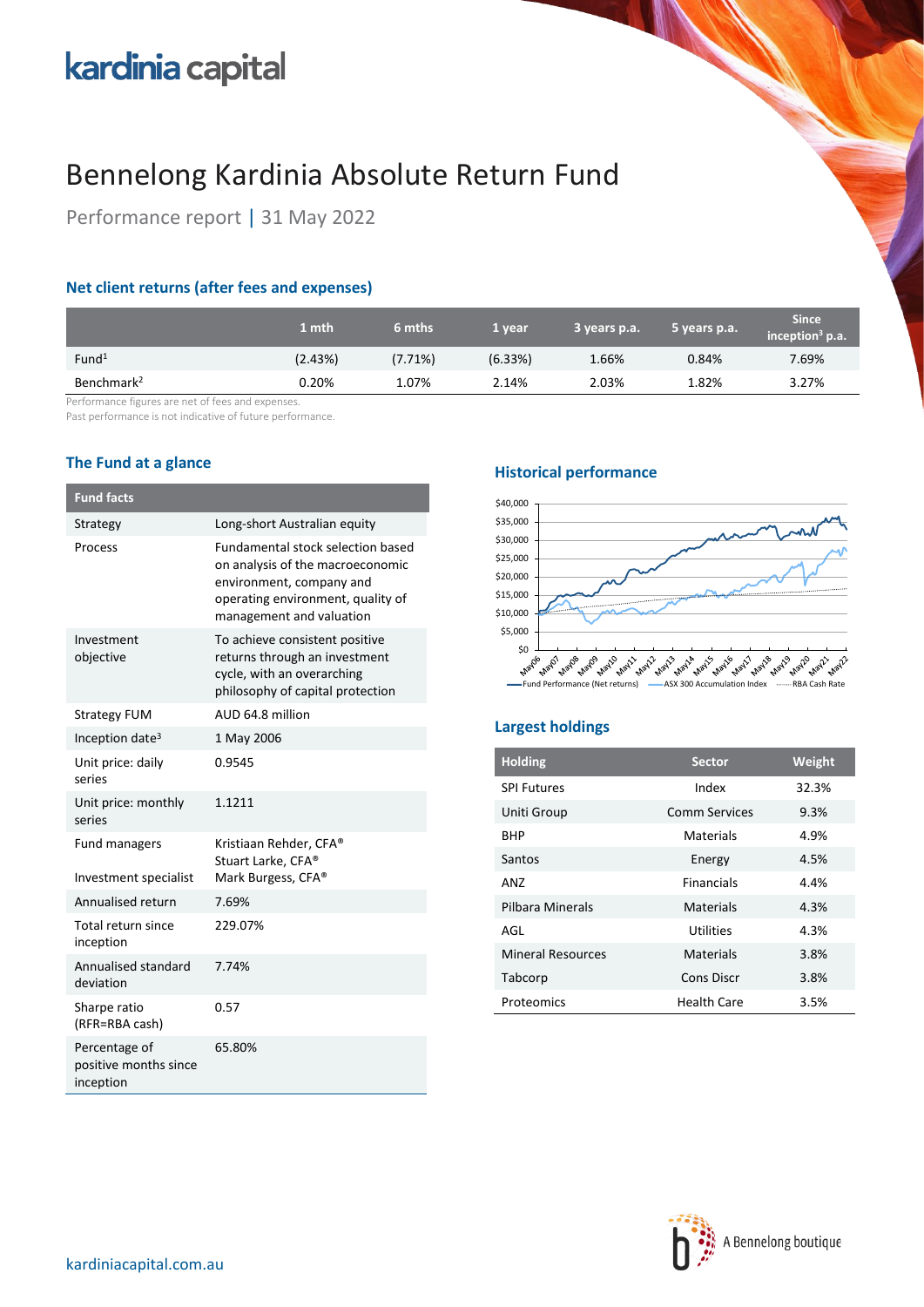

### **Portfolio exposure analysis**

#### **Market and fund commentary**

The Bennelong Kardinia Absolute Return Fund fell 2.43% in May, while the market also fell (S&P/ASX300 Accumulation Index -2.76%). The Reserve Bank of Australia raised rates for the first time since 2010, increasing the cash rate by 25bp to 0.35%. According to Bloomberg, consensus expectations are for the cash rate to rise by 233bp to 2.68% by the end of this calendar year. With these increases likely to be passed straight through to home mortgage rates, we believe consumer discretionary spending will come under significant pressure, particularly as fixed rate mortgages roll off over the next 18 months

Global markets were mixed (Euro Stoxx 600 +1.3%, FTSE 100 +1.1%, S&P500 +0.2%, MSCI Asia ex Japan -2.8%).

The best sectors for the month were Materials (+0.1%), Utilities (-0.2%) and Industrials (-0.5%), while REITs (-8.7%), Information Technology (-8.7%) and Consumer Staples (down 6.6%) lagged.

Key contributors and detractors for the month:

| <b>Positive</b><br>contributors | <b>Basis</b><br>points | <b>Negative</b><br>contributors     | <b>Basis</b><br>points |
|---------------------------------|------------------------|-------------------------------------|------------------------|
| Short Book                      | $+134$                 | Aussie<br><b>Broadband</b>          | $-53$                  |
| <b>BHP</b>                      | $+20$                  | <b>Share Price</b><br>Index Futures | -46                    |
| Mineral<br>Resources            | $+15$                  | IPI                                 | $-39$                  |
| Pilbara Minerals                | $+13$                  | Woolworths                          | $-38$                  |
| The Lottery<br>Corp             | $+11$                  | ANZ                                 | -38                    |

The Short Book was the strongest contributor to returns in May, adding 134bp in performance. This contribution was significantly higher two days before month-end, however the end of month rally in the market saw many of our short positions rise sharply, reducing the size of the contribution.

It was difficult to find positive returns in the market during May, with all sectors negative apart from Materials, which was only up 0.1%. Our top three stock contributors came

from that sector, with BHP, Mineral Resources and Pilbara Minerals adding a combined 48bp of performance.

Outside the Materials sector, we had a positive contribution from The Lottery Corporation, which was demerged from Tabcorp Holdings during the month. This business is the leading Australian lotteries and Keno business, with brands including Powerball, Oz Lotto, Saturday Lotto, Keno and Instant Scratch-Its. The company has exclusive and long duration licences and a dominant position in the market. Lottery ticket sales are resilient and defensive to the economic cycle. We believe these "infrastructure-like" cash flows deserve to trade at a high multiple.

Aussie Broadband, which provides broadband services to residential and business customers, fell 25% after providing a trading update that was modestly below market expectations. Subscriber numbers were slightly lower (580- 585k versus previous guidance 580-590k) and EBITDA guidance for the core business (pre-Over the Wire acquisition) was 3.5% below previous guidance. We exited the position as it went through our 15% stop loss limit.

Incitec Pivot fell 9% after reporting a surprisingly weak result given the strong rise in fertiliser prices. The miss was due to a material increase in manufacturing costs at Phosphate Hill. The company also announced its intention to demerge into two businesses, Dyno Nobel explosives and Incitec Pivot Fertilisers.

Commodity prices were generally weaker with iron ore -3% to US\$139/t and copper -3% to US\$4.30/lb. Brent oil rose 12% to US\$123/bbl due to the European Commission's decision to adopt a complete import ban on Russian seaborne crude oil and petroleum products, which covers 90% of the EU's current oil imports from Russia, by the end of the year. Gold was down 3% to US\$1838/oz. The A\$/US\$ rose 2% to US\$0.72.

#### **Outlook & Positioning**

We see risk of a disorderly selloff as the market tests the resolve of central banks to raise interest rates at a rapid pace in order to contain rising inflation. Our Short Book has proven itself to be a powerful contributor to returns during the month, but also a big detractor during the late month rally. We increased our net exposure from 52.3% to 62.2% during the month, with the majority of the increase due to a long Share Price Index Futures position which was introduced as a partial hedge to our Short Book in order to protect the portfolio against "bear market rallies".

Key exposures in our Long Book are Resources, Energy and Health Care, with large caps favoured over small caps.

We believe a tapering of quantitative easing by the US Federal Reserve and faster than expected interest rate rises remains the key issue for markets in calendar year 2022.